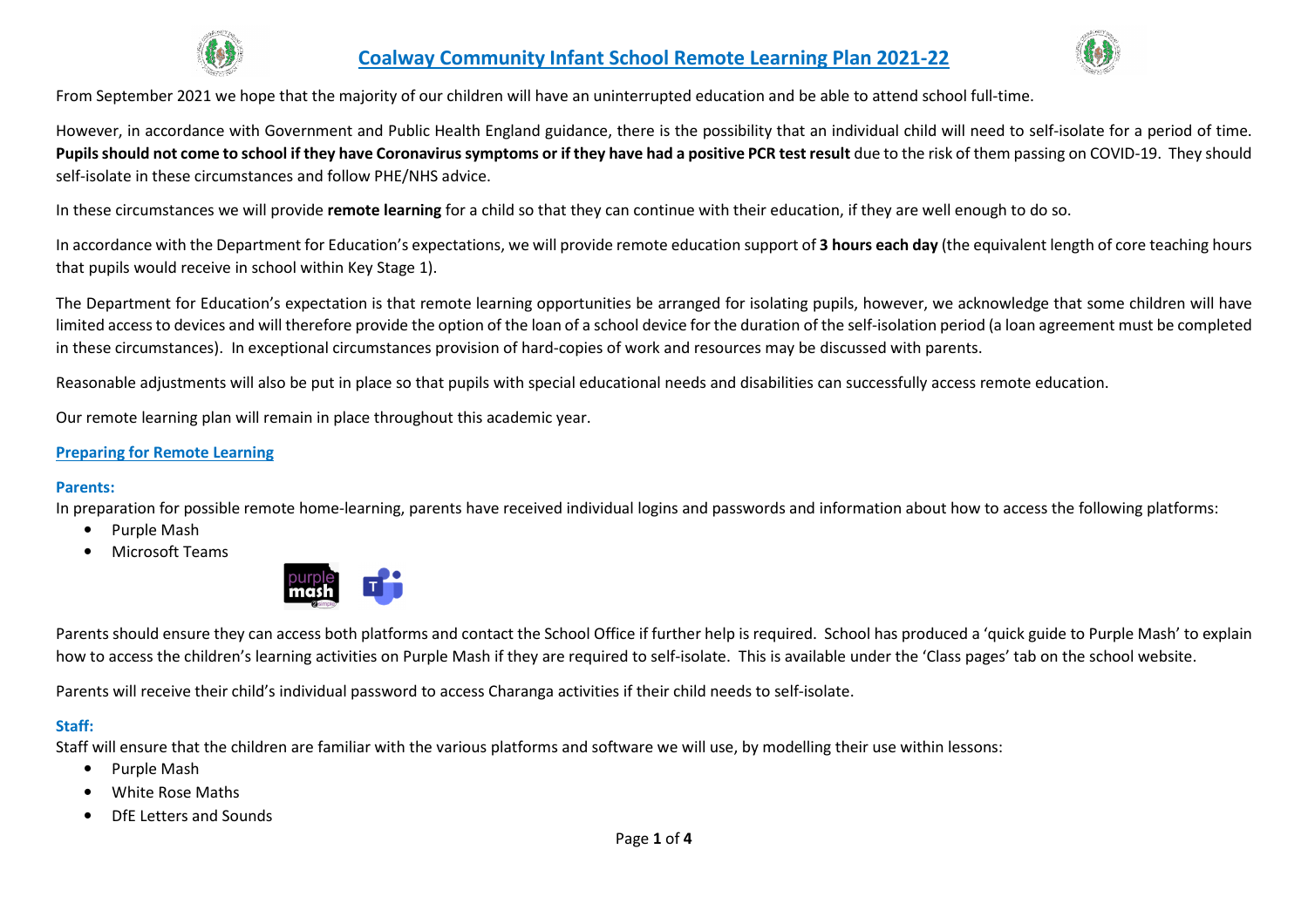- •Coram SCARF Life Education
- •Charanga
- •Oak Academy



In the event of any form of isolation and loss of learning caused by Coronavirus, parents must understand that engagement in remote home learning is compulsory, as is the expectation that Coalway Community Infant School makes that provision available and accessible to all.

However, if children themselves are too ill then they should not be expected to engage in home learning.

If a staff member is too ill to allocate remote learning or communicate with children and parents, the parallel year group teacher will provide this support.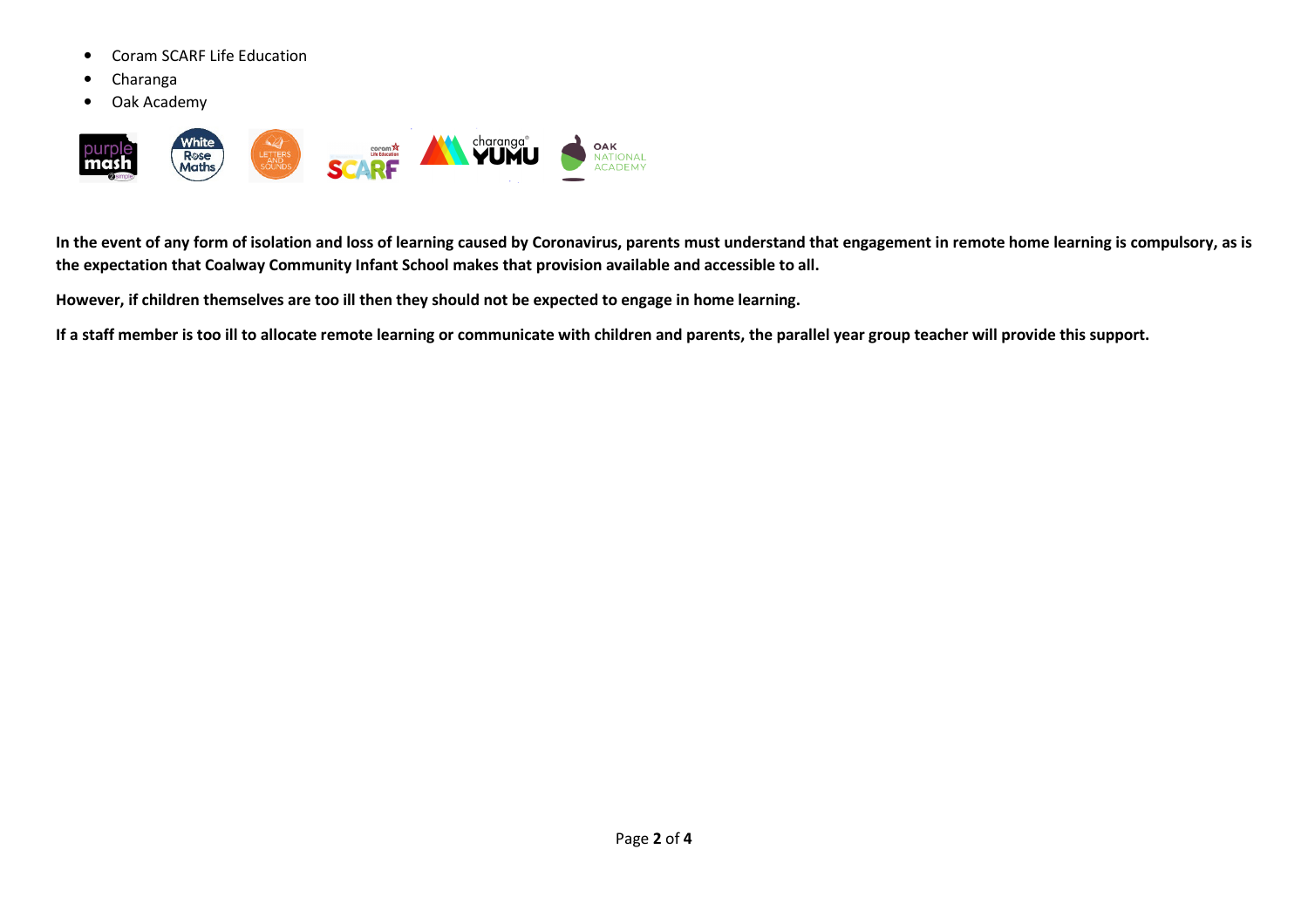### Remote Learning Plan

| Pupil needs to self-isolate because: They have received a positive PCR test result<br>They have Coronavirus symptoms and are awaiting a PCR test result                                                                                                                                                                                                                                                                                                                                                                                                                                                                                                                                                                                                                                                                                                                                                                                                                                                                                                                                                                                                                                                                                                   |                                                                                                                                                                                                                                                                                                                                                                                                                                                                                                                                                                                                                                                                                                                                                                                                                                                                                                                                                                                                                   |
|-----------------------------------------------------------------------------------------------------------------------------------------------------------------------------------------------------------------------------------------------------------------------------------------------------------------------------------------------------------------------------------------------------------------------------------------------------------------------------------------------------------------------------------------------------------------------------------------------------------------------------------------------------------------------------------------------------------------------------------------------------------------------------------------------------------------------------------------------------------------------------------------------------------------------------------------------------------------------------------------------------------------------------------------------------------------------------------------------------------------------------------------------------------------------------------------------------------------------------------------------------------|-------------------------------------------------------------------------------------------------------------------------------------------------------------------------------------------------------------------------------------------------------------------------------------------------------------------------------------------------------------------------------------------------------------------------------------------------------------------------------------------------------------------------------------------------------------------------------------------------------------------------------------------------------------------------------------------------------------------------------------------------------------------------------------------------------------------------------------------------------------------------------------------------------------------------------------------------------------------------------------------------------------------|
|                                                                                                                                                                                                                                                                                                                                                                                                                                                                                                                                                                                                                                                                                                                                                                                                                                                                                                                                                                                                                                                                                                                                                                                                                                                           |                                                                                                                                                                                                                                                                                                                                                                                                                                                                                                                                                                                                                                                                                                                                                                                                                                                                                                                                                                                                                   |
| The Class teacher will upload a child's daily learning to Purple Mash by the end<br>of the first day of isolation to enable parents to see the learning materials prior<br>to supporting their child.<br>The teacher will decide what materials are most appropriate for the individual<br>۰<br>child and make reasonable adjustments for pupils with special educational<br>needs and disabilities.<br>New activities will be uploaded to Purple Mash each day.<br>The daily plan will include a timetable of activities including the following<br>subjects:<br>Literacy, Phonics, Reading, Maths, Topic, PSHE, Music, ICT and Physical<br>activities.<br>Relevant links and additional activities/resources may be attached.<br>Where teaching input is required for core lessons, links will be given e.g. to<br>Letters and Sounds or White Rose Maths taught sessions.<br>The Class teacher will mark any work completed on/uploaded to Purple Mash<br>at the end of the week and provide ongoing feedback and support via Purple<br>Mash email.<br>A member of school staff (School Office or Class teacher) will contact parents<br>$\bullet$<br>during the isolation period to discuss any further support required.<br>Parents are expected to: | School Office to contact parents to ensure the child has<br>$\bullet$<br>access to a tablet/laptop and arrange the loan of a device<br>as necessary. A loan agreement must be completed by the<br>parent in this instance.<br>School Office to check that the child has sufficient Reading<br>$\bullet$<br>books/resources for the 10-day isolation period and<br>arrange additional as required.<br>School Office to check if the child is entitled to benefit-<br>$\bullet$<br>related Free School Meals and ensure food is made<br>available through Caterlink as necessary.<br>If the child is vulnerable in any way, the Designated<br>$\bullet$<br>Safeguarding Lead will ensure that appropriate agencies<br>are notified and arrange for regular 'safe and well' checks<br>via a phone call from the DSL or Family Support Worker<br>where appropriate (and record on the Pupil Chronology).<br>If a child does not engage, the Class teacher is to call the<br>parents to discuss obstacles and support. |

- $\bullet$ Provide opportunities for the children to access their Purple Mash activities
- $\bullet$ Provide a desk-top/laptop/tablet to complete learning. If there is an issue with providing these then parent to contact school for support
- •Ensure work is uploaded onto Purple Mash once completed to enable marking and feedback
- $\bullet$ Contact teachers via Purple Mash email or phone school in the usual way if additional support is required
- •Be respectful to teachers when interacting with them via Purple Mash or Teams